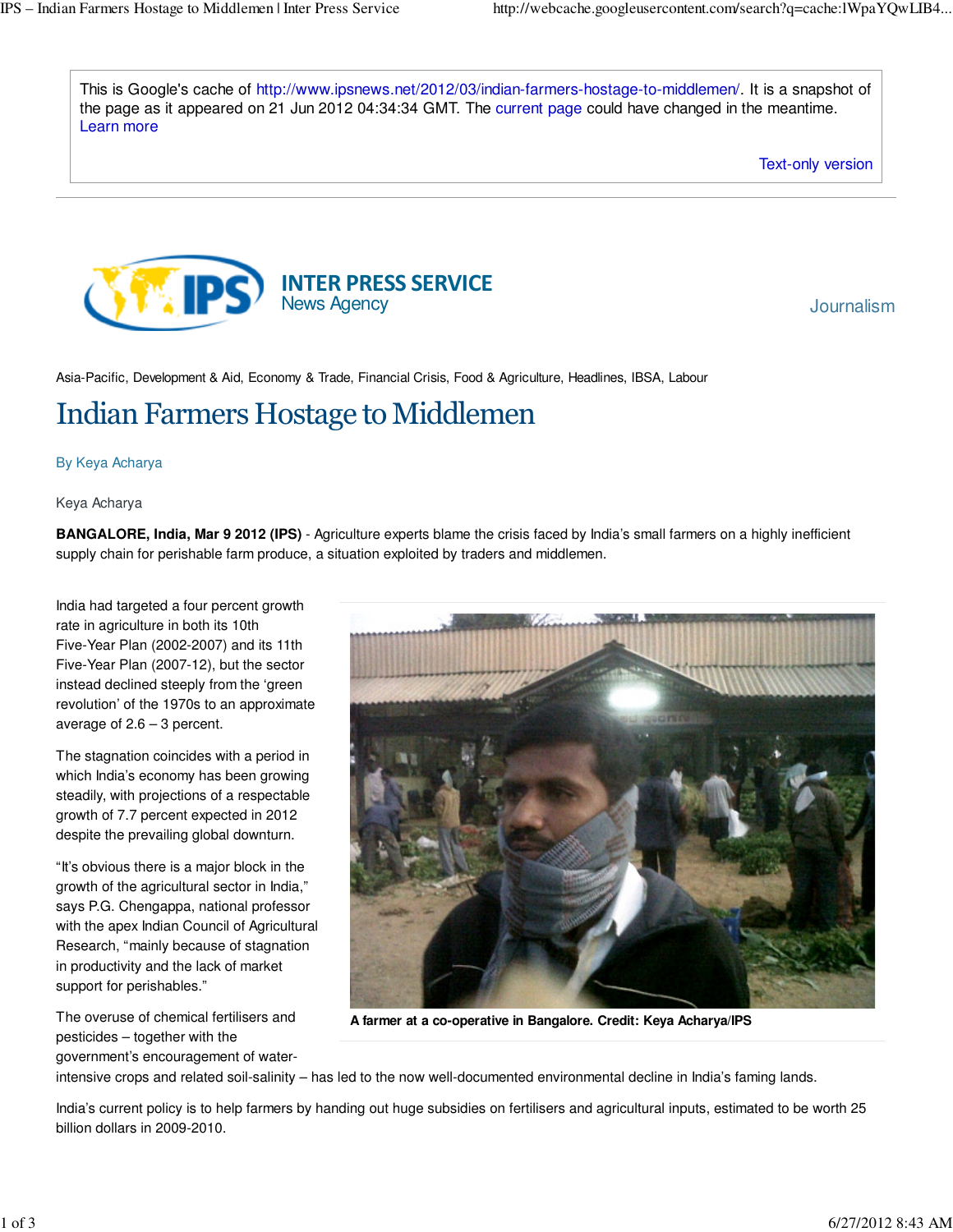Small farmers, forming over 60 percent of India's farming community, have neither the financial clout nor the access to groundwater or irrigation, while having to spend large sums on costly pesticides and fertilisers.

The government subsidies are cornered by industrial farming and benefit the fertiliser and chemical industry leaving smallholders out in the cold. An estimated 70 percent of India's 1.1 billion people are small farmers.

During 1995-2010, over 250,000 poor farmers in India committed suicide, according to national statistics, mainly attributed to their inability to pay debts incurred on agricultural inputs.

While India's soils are said to be failing due to continuous use of chemical inputs, small farmers, desperate to improve productivity, increase the doses of expensive fertilisers and pesticides and end up falling further into debt.

Curiously, the desperate situation of farmers remains unmitigated by the demand for fruits, vegetables and grains in urban India where increasing incomes have allowed organised food retail chains to mushroom, particularly in south India.

Almost two-thirds of the farmers' suicides were reported from southern Karnataka, Maharashtra and Andhra Pradesh states, indicating serious agrarian distress in the peninsular region.

Direct dealings with farmers by these food retail chains are almost negligible, with most chains outsourcing their daily supply of groceries through contractors or middlemen. "Large retail chains keep a supply of green groceries only to attract the customer for convenience shopping," explains B. Somesha, chief financial officer of Sahaja Organics, one company that serves as a direct marketing chain for its 500-odd farmer-members in Karnataka.

Set up in April 2010, Sahaja Organics leaped from a turnover of 38,732 dollars in 2010-11 to an expected 100,000 dollars in 2011-12.

But this growth still does not allow farmers to cash in on the demand from retail food chains.

"They (retail chains) want a listing (registration) fee of at least 1,000 dollars plus three months' credit, which is not possible for small operators," says Somesha. On the other hand, they skim off high 40 percent margins.

Prof. Chengappa says India's Agricultural Produce Marketing Committee (APMC) is actually a barrier to direct benefit for small farmers through its myriad bureaucratic clauses that deter retailers from seeking permission to deal directly with farmers.

"The APMC allows so many superfluous middlemen that it has actually institutionalised commercial agents and traders in India's agricultural system," complains Chengappa.

There are, however, better run government ventures such as the 12.25 million-dollar turnover Horticultural Producers Co-operative Marketing and Processing Society (HOPCOMS), in Bangalore, which works with 18,000 farmer-members.

HOPCOMS enjoys the loyalty of farmers who say they are happy with the assured payments and higher prices compared with what they are offered by the city's four major markets.

"We don't need to pay any commission to the market auction agent," says 35-year-old Shivananda Attibele, who brings leafy greens to HOPCOMS twice a week from his two-acre plot at Jigani, 43 km outside the city.

The markets have commission agents, permissible under the APMC, who fix the day's rate for vegetables and grains according to the quantities available for the day and the demand for particular produce.

The system has given rise to exploitation and extortion, with farmers forced to pay commissions to the agent and are often at his mercy because of credit they may have taken from him.

"Farmers take loans from the agents and have no option but to take whatever the agents give them," says 56–year-old Muniraj, whose father began dealing with HOPCOMS 40 years ago.

Traders forming cartels that prohibit small farmers from selling their produce elsewhere is a countrywide phenomenon in India's markets.

HOPCOMS managing director, Shanmugappa, agrees that the situation is bad for small farmers who are forced to sell their produce at wholesale auctions in city markets.

"There is a huge middleman lobby that is cornering very large margins," says Shanmugappa. "That is why I say that the government should control the prices of vegetables at the 'end-point', the market, not at the 'source' by subsidising fertilisers, water and electricity."

Shanmugappa says the method of government control of market rates for vegetables and grains is successful in several countries.